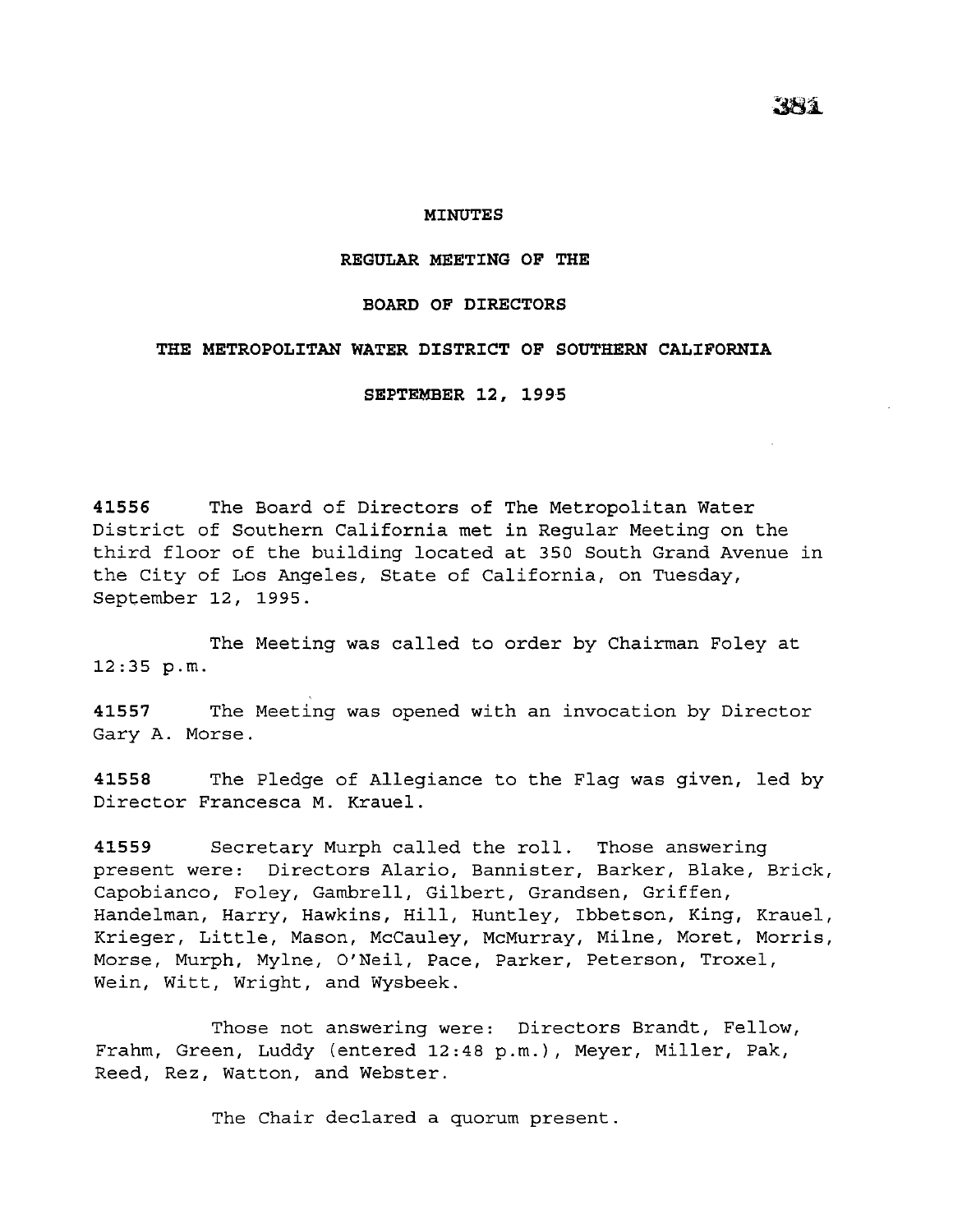**<sup>41560</sup>**Chairman Foley inquired if there were any additions to the agenda. There being none, the Chair declared only those matters listed on the agenda would be considered.

**41561** Chairman Foley invited members of the public to address the Board on matters within the Board's jurisdiction.

Jules Kimmett, Chairman, Concerned Citizens of Burbank, stated the importance for the Director representing Burbank to appear before the Burbank City Council and report on events taking place at Metropolitan.

**41562** There being no objection, the Chair declared the Minutes for the Board Meeting on August 8 and for the Meeting held August 22, 1995, are deferred.

**41563** Chairman Foley presented a Commendatory Resolution to former Director Larry L. Stamper, who represented the City of Burbank from July 7, 1991, to June 13, 1995.

**41564** Chairman Foley presented a pin to Director Bill M. Hill emblematic of his completion of five years of service on August 21, 1995, representing Chino Basin Municipal Water District.

Director Luddy took his seat at 12:48 p.m.

**41565** Chairman Foley announced that Agenda Item E, the Ethics Policy for Directors and employees, has been deferred.

**41566** Task Force to Review Office Space and Building Sites Chairman King discussed the merits of accelerating the schedule for the development of the new headquarters building at Union Station, stating the opportunities offered by the City of Los Angeles if drawings can be submitted by December 15, 1995, and, accordingly, moved that the Board approve instructing Union Station Partners to proceed with, and accelerate where possible, the design and construction of a new Headquarters Building along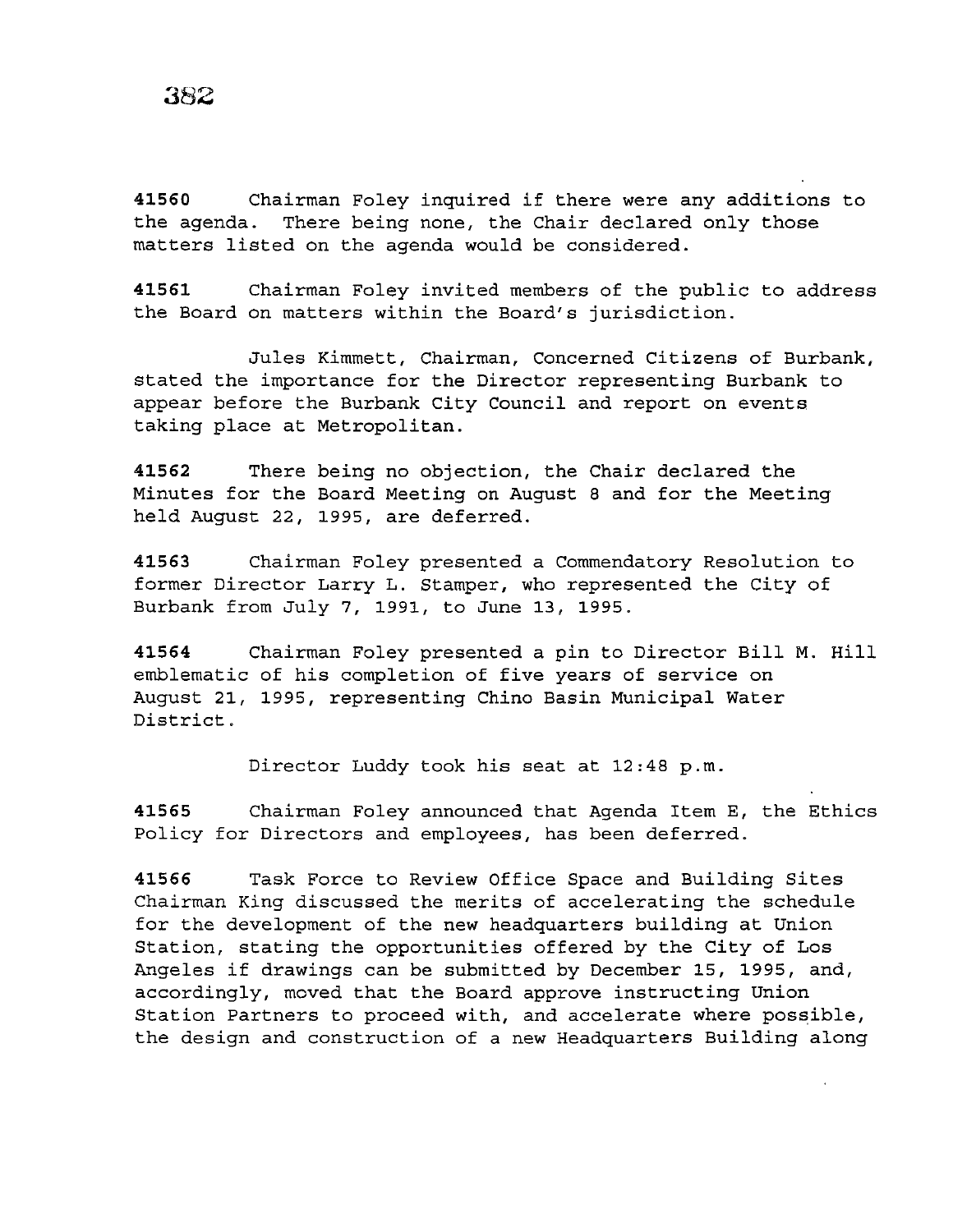the lines proposed in Scheme B-5 presented to the Board at its May meeting. The motion was seconded by Vice Chairman Blake and carried.

Director Mason requested to be recorded as voting no.

Director Krauel requested to be recorded as abstaining.

**41567** Deputy General Manager Quinn advised there is nothing to report regarding the implementation of the Monterey Agreement revising the State Water Contract.

**41568** Chief of Planning and Resources Man gave a video tape presentation on the Palo Verde land fallowing test program and the Bay/Delta process.

Director Mylne withdrew from the Meeting at 12:59 p.m.

Chief of Operations Means gave a video tape report on the water supply forecast for 1996 as well as advising of the forthcoming shutdowns to perform routine maintenance which have been planned to cause minimum interruptions *in* service.

Chief Financial Officer Becker gave a video tape report on Metropolitan's financial condition.

The Board viewed the video of Chief Engineer Snyder reporting on the progress of construction projects.

Deputy General Manager Horne announced the IRP Workshop is being rescheduled to October 16 to avoid a conflict with the E. Thornton Ibbetson Century Recycling Plant renaming ceremony scheduled for October 17. He urged all Directors to attend the September 19 meeting of the Bay/Delta Political Advisory Committee to participate in the discussions regarding Category 3, and water and environmental issues.

Deputy General Manager Quinn reported on pending Federal and State legislation, and advised that the urban managers met to consider CVP-related legislation, and unanimously concluded that a letter be drafted expressing concern about the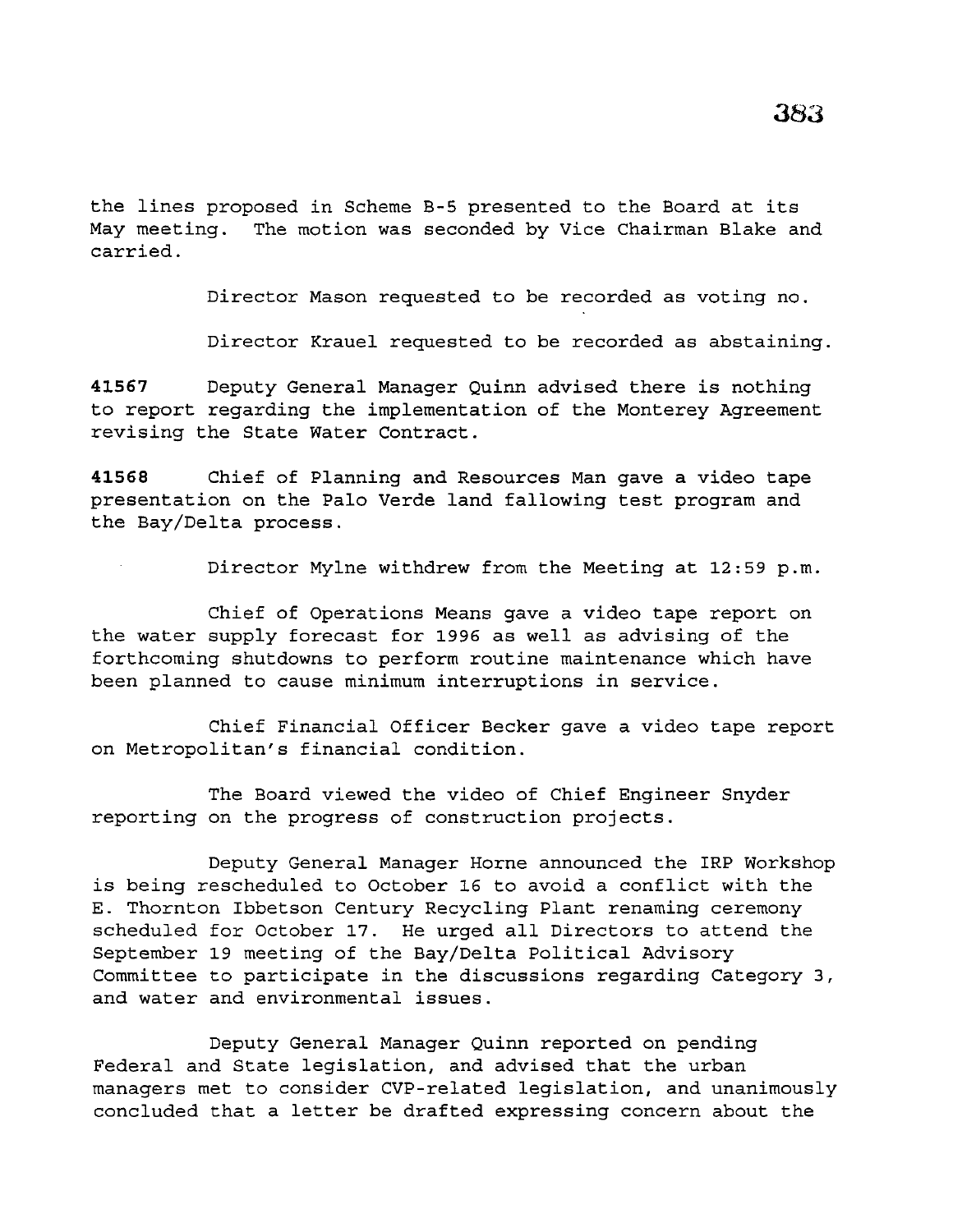proposed CVP transfer as part of the Reconciliation Process. However, now that the legislation has been withdrawn, the urban managers will be considering what arrangements would be appropriate for a CVP transfer from Federal control to entities within the State of California.

**41569** General Manager Wodraska stated that before each Director is a copy of the County of Los Angeles Consensus Recovery Plan, reporting that an announcement was made at a news conference this morning of the bailout package for Los Angeles County developed by the State Legislature, which will not impact Metropolitan.

**41570** Assistant General Counsel Tachiki reported that Metropolitan has retained special counsel in Washington, D.C., to assist in the Power Marketing Administrations' activities.

**41571** Chairman Foley announced that Agenda Items 7-7, change of meeting time for Legal and Claims Committee; and 7-8, increasing authority of the General Manager and the General Counsel to settle claims and lawsuits, have been deferred.

and the Board approved the Consent Calendar Items, **M.I. 41572**  through **M.I. 41579,** as follows: Vice Chairman Blake moved, seconded by Director Hill

**<sup>41572</sup>**Authorized (1) the General Manager to have all work performed for improvement of the Lake Perris Pumpback Facility; and (2) Appropriation No. 717 in the amount of \$680,000 from the Pay-As-You-Go Fund to expend budgeted funds to finance all estimated costs for improvement of the pumpback facility, as set forth in the General Manager's letter dated August 29, 1995.

**<sup>41573</sup>**Authorized (1) the General Manager to have all work performed, other than work to be performed under competitively bid equipment and material procurement contracts involving contracts of \$250,000 or more, for design of flocculator equipment to replace 24 vertical flocculators at the Robert A. Skinner Filtration Plant, Modules 1 and 2; and (2) Appropriation No. 718 in the amount of \$190,000 from the Pay-As-You-Go Fund to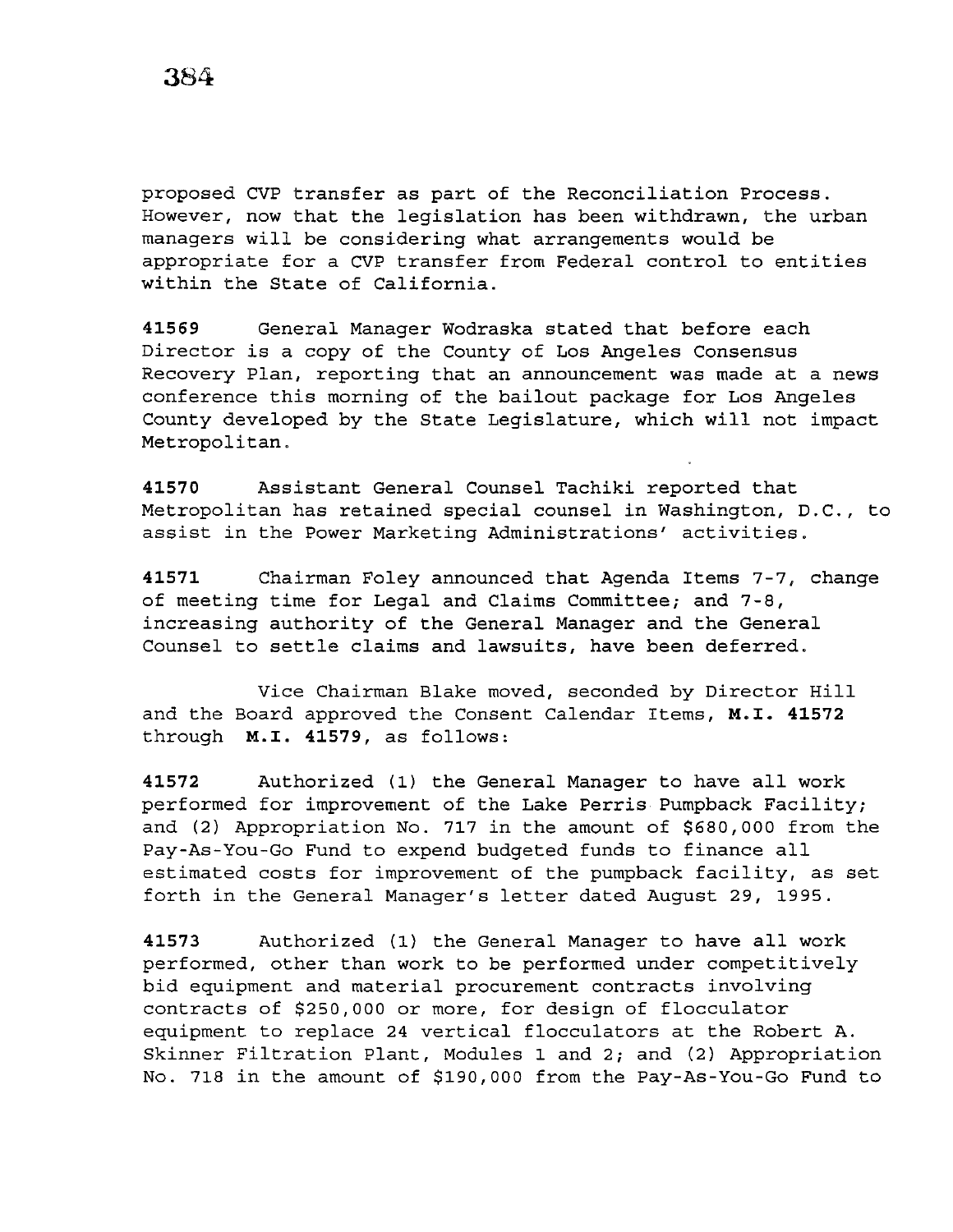finance all estimated costs for this work, as set forth in the General Manager's letter dated August 29, 1995.

**41574** Authorized (1) all work in advance of construction for the design and purchase of equipment to retrofit the Weymouth Filtration Plant for use of ferric chloride, and to construct additional storage for coagulants; and (2) No. 1 to Appropriation No. 653, an increase of \$611,000 to a total of \$721,000 from the Pay-As-You-Go Fund for this work, as set forth in the General Manager's letter dated August 29, 1995.

**41575** Authorized the General Manager to enter into an agreement with EARTH TECH, not to exceed \$840,000, for geologic and geotechnical services for the pipeline segment of the San Diego Pipeline No. 6 Project, subject to the agreement being in form approved by the General Counsel, as set forth in the General Manager's letter dated August 29, 1995.

**41576** Authorized the General Manager to (1) enter into an agreement with Aerial Information Systems in accordance with Request for Proposals No. 155, not to exceed \$250,000, to provide services that will support Phase I of the Bay-Delta Resources. Database Program, subject to the agreement being in form approved by the General Counsel; and (2) execute contract amendments within this cost ceiling providing for changes in scope and required personnel, as set forth in the General Manager's letter dated August 29, 1995.

**41577** Adopted by a unanimous vote, representing more than the required two-thirds vote, **Resolution 8483** transmitted with the General Manager's letter dated August 23, 1995, declaring the necessity for the Domenigoni Valley Reservoir Project and for the properties described in Exhibits A and B attached thereto, and directing the General Counsel to commence condemnation proceedings in Riverside County to acquire the properties, said Resolution entitled:

**A RESOLUTION OF THE BOARD OF DIRECTORS OF THE METROPOLITAN WATER DISTRICT OF SOUTHERN CALIFORNIA DIRECTING THE CONDEMNATION OF CERTAIN PROPERTY SITUATED IN RIVERSIDE COUNTY (DOMENIGONI VALLEY RESERVOIR PROJECT)**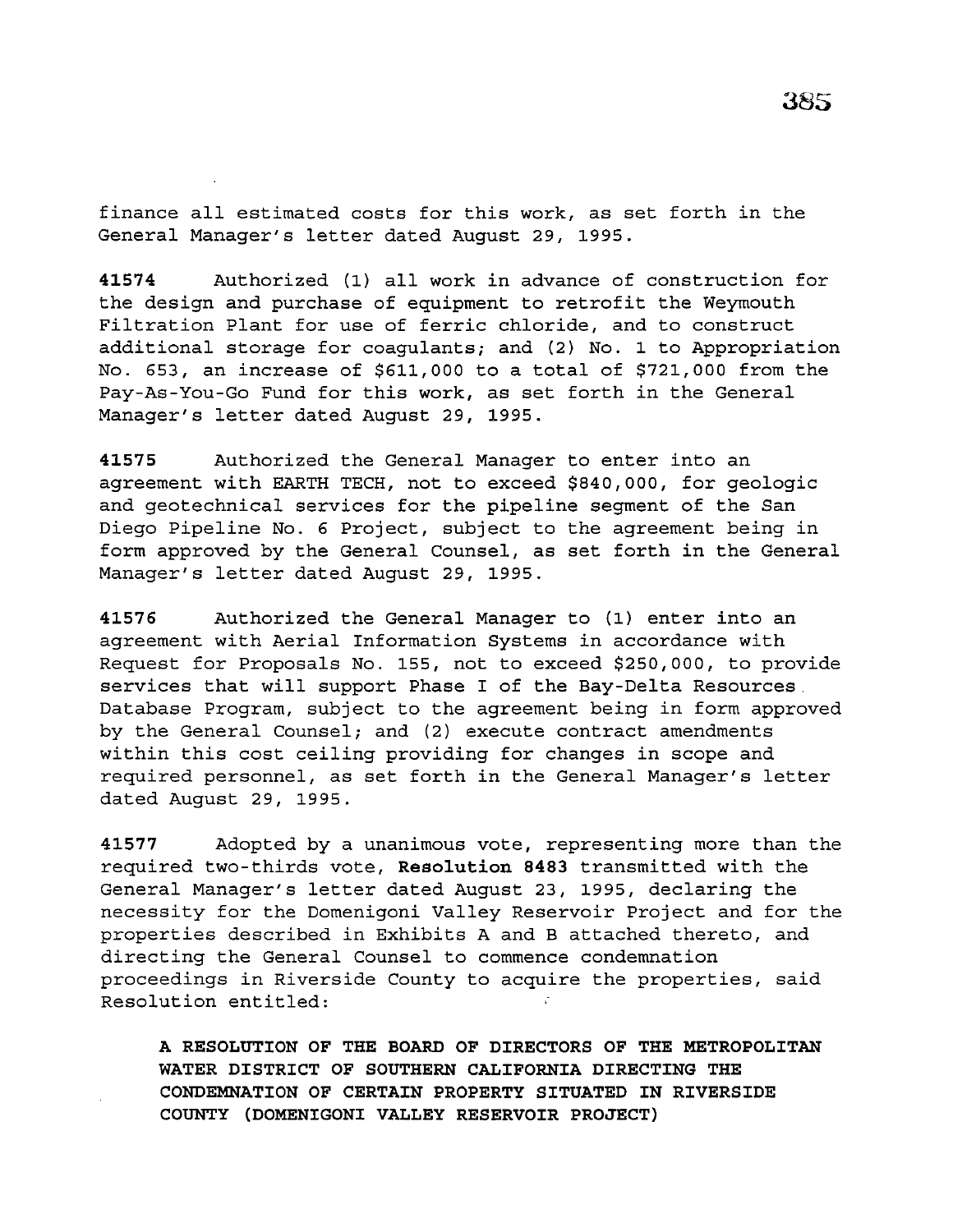**41578** Authorized the General Counsel to make a final offer in the eminent domain action titled Metropolitan Water District v. Boersma Brothers. et al., Riverside County Superior Court Case No. 231544, to acquire Domenigoni Valley Project Parcel 144-1-31, as set forth in the General Counsel's confidential letter dated August 22, 1995.

**41579** Authorized the General Counsel to make settlement offers in the eminent domain actions titled (1) Metropolitan Water District y. James Dilworth. et al., Riverside County Superior Court Case No. 263476, to acquire Domenigoni Valley Project Parcel 144-3-100; and (2) Metropolitan Water District v. Louis R. Wilhelm. et al., Riverside County Superior Court Case No. 263474, to acquire Domenigoni Valley Project Parcels 144-3-102, 144-3-6, and 144-3-6TEA1, as set forth in the General Counsel's confidential letter dated August 28, 1995.

**41580** Finance and Insurance Committee Chairman Mason moved, seconded by Vice Chairman Blake and carried, and the Board:

1. Adopted, in concept, the financial goals and objectives contained in the Long Range Finance Plan; and

2. Reaffirmed the policy of maintaining working capital of \$175 million, subject to annual review of adequacy, and authorized the transfer of \$25 million, currently held in excess of the \$175 million, to the Pay-As-You-Go Fund, for the purpose of financing pay-as-you-go capital expenditures in accordance with the Board's policy as stated in Administrative Code Section 5109, as set forth in the General Manager's revised letter dated August 28, 1995.

**41581** Finance and Insurance Committee Chairman Mason moved, seconded by Vice Chairman Blake and carried, and the Board:

1. Established a cap of \$200 million for the Water Rate Stabilization Fund, and determined that available monies that exceed the cap shall be placed into the Pay-As-You-Go Fund for the purpose of financing pay-as-you-go capital expenditures in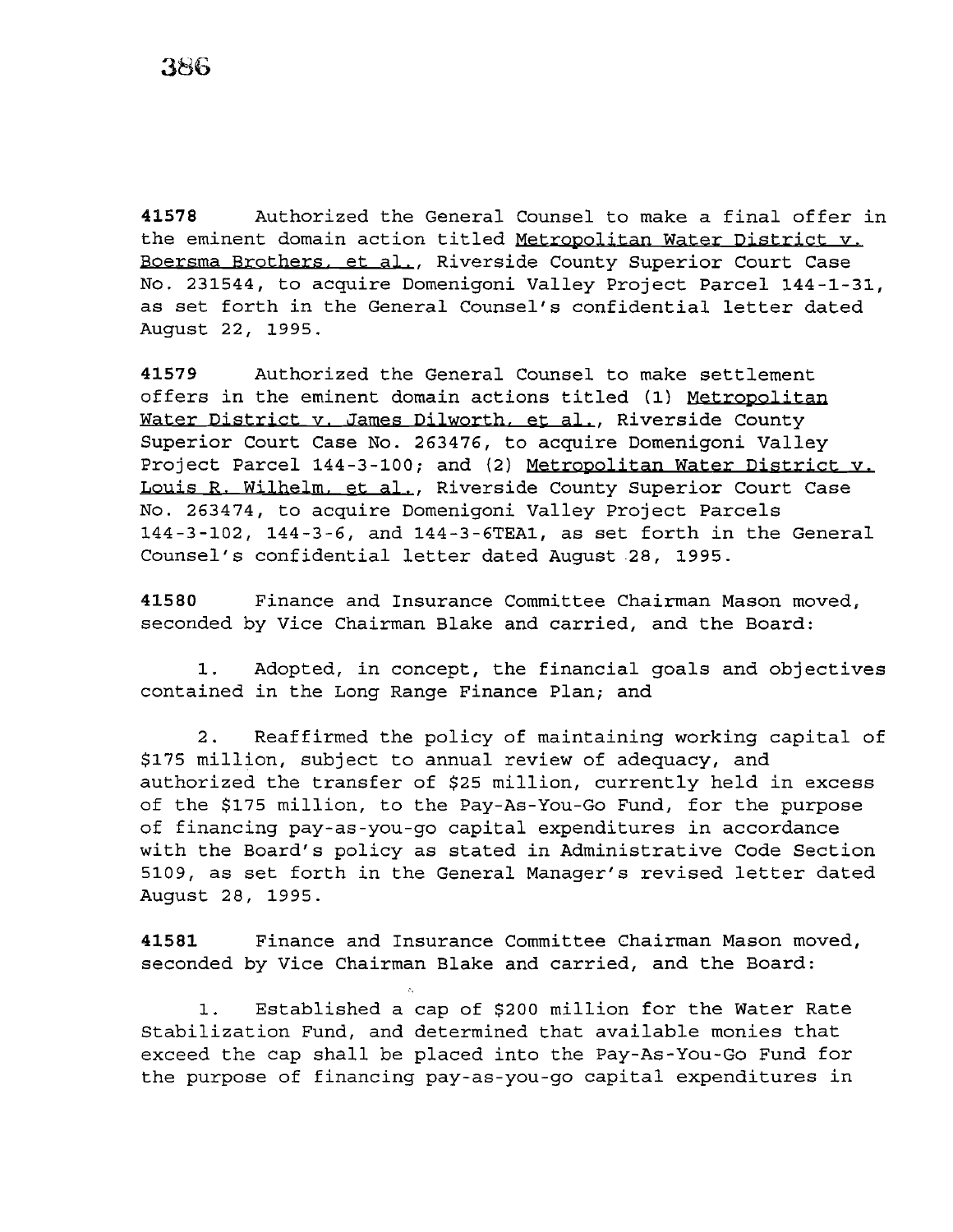accordance with the Board's policy as stated in Administrative Code Section 5109;

2. Authorized an increase in annual pay-as-you-go expenditures in an amount equal to the transfers to the Pay-As-You-Go Fund authorized in Recommendation 2 (M.I.41580) and Recommendation 1 (M.I. 41581);

3. Established the Water Transfer Fund, and authorized the transfer of the \$14 million budgeted for 1995-96 water transfers as the initial deposit into the fund; provided that the Water Transfer Fund shall be used only for the purposes of funding water transfer programs and the costs of filling the completed Domenigoni Valley Reservoir Project; and designated the expiration date for the Water Transfer Fund as June 30, 2004;

4. Authorized the General Manager to purchase Metropolitan bonds, subject to a maximum purchase price of 100 percent of par value, without regard to maturity dates of the bonds, in an aggregate amount not to exceed \$75 million. Under current tax regulations, such bonds purchased by Metropolitan must be canceled and retired and may not be held for investment or resold. This authorization will be valid for a period of 12 calendar months following the month of adoption;

5. Amended the District's Administrative Code by adopting the language contained in Attachment A to the General Manager's revised letter dated August 28, 1995, to effect Recommendations 2 (M.I. 41580) and 3 (M.I. 41581) and make conforming changes to related Code sections; and

6. Found that the proposed actions are exempt from the provisions of the California Environmental Quality Act since they constitute the creation of government funding mechanisms which do not involve commitment to any specific project.

**41582** Finance and Insurance Committee Chairman Mason moved, seconded by Vice Chairman Blake on behalf of the Engineering and Operations Committee, and the Board authorized Appropriation No. 703 in the amount of \$1.5 million from the Pay-As-You-Go Fund to finance the first year of a proposed three-year program to

 $\mathbb{Z}^{\mathbb{Z}_N}_{\mathbb{Z}^2}$ 3  $\frac{1}{16860}$  $\frac{25}{5-26}$  .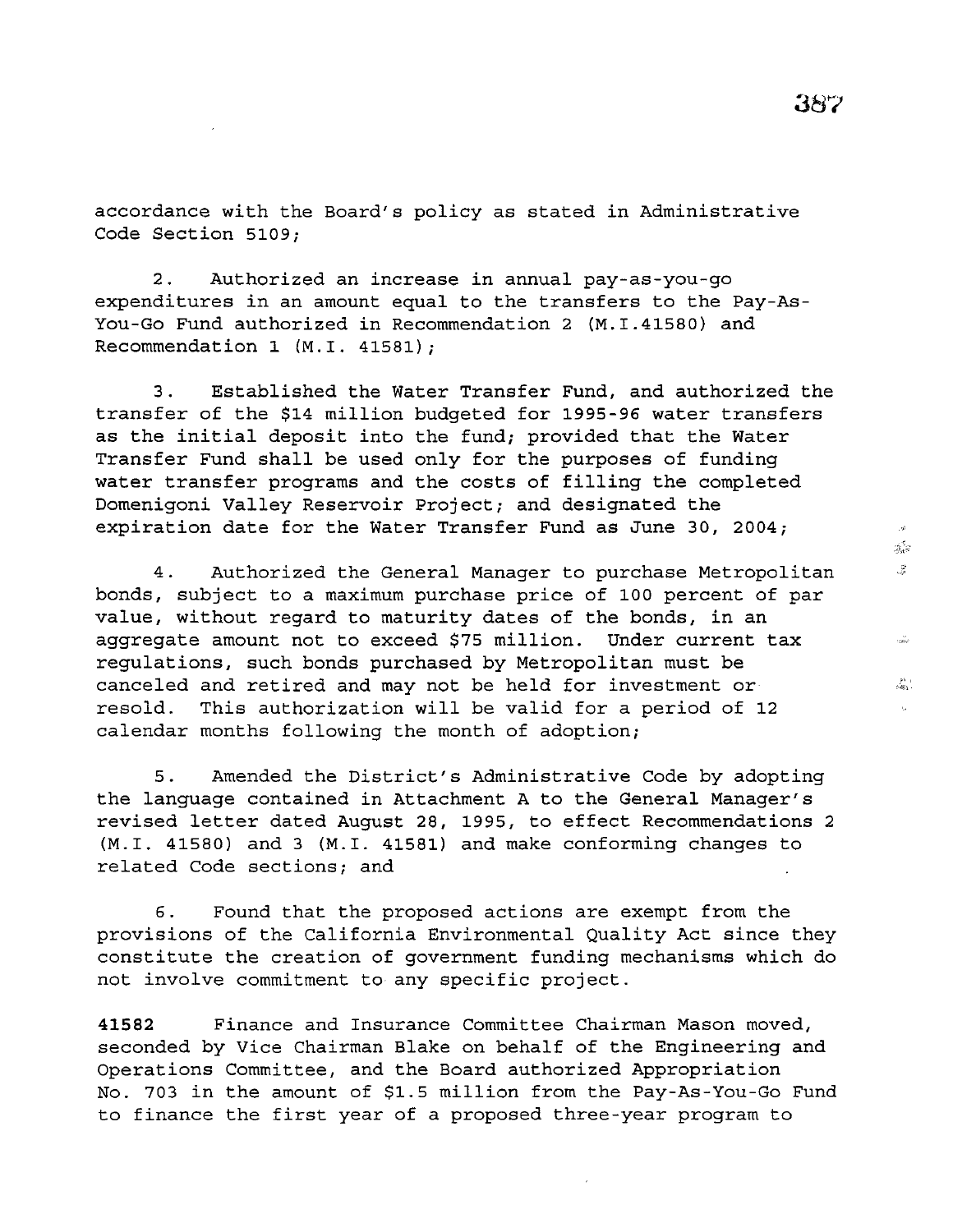address issues associated with Cryptosporidium, as set forth in the General Manager's letter dated August 29, 1995.

**41583** Finance and Insurance Committee Chairman Mason moved, seconded by Vice Chairman Blake on behalf of the Engineering and Operations Committee, and the Board (1) authorized No. 1 to Appropriation No. 676, an increase of \$2,686,000 to a total amount of \$3,836,500 from the Pay-As-You-Go Fund for the construction of modifications to upgrade the chlorine system at the Robert B. Diemer Filtration Plant; and (2) awarded a \$2,238,670 contract to Pascal & Ludwig Engineers, Inc., for this work; and that after the 'contract has been executed, authorized all other bids be rejected, as set forth in the General Manager's letter dated August 29, 1995.

**41584** Organization and Personnel Committee Vice Chairman McMurray moved, seconded by Vice Chairman Blake on behalf of the Engineering and Operations Committee, and the Board authorized the General Manager to enter into an agreement with Inter-Con Security Systems, Inc., in the amount of \$2,333,300 for a oneyear period commencing October 1, 1995, and ending September 30, 1996, with the option to renew up to 36 months on a year-to-year basis, subject to the agreement being in form approved by the General Counsel, as set forth in the General Manager's letter dated August 21, 1995.

Directors Gambrell and Moret withdrew from the Meeting at 1:35 p.m.

**41585** The following listed communications were submitted for the information of the Board:

- a. Report of the General Manager on the operating data for the month of July, dated August 29, 1995.
- b. Report of the General Counsel on the activities of the Legal Department for the month of August, dated August 30, 1995.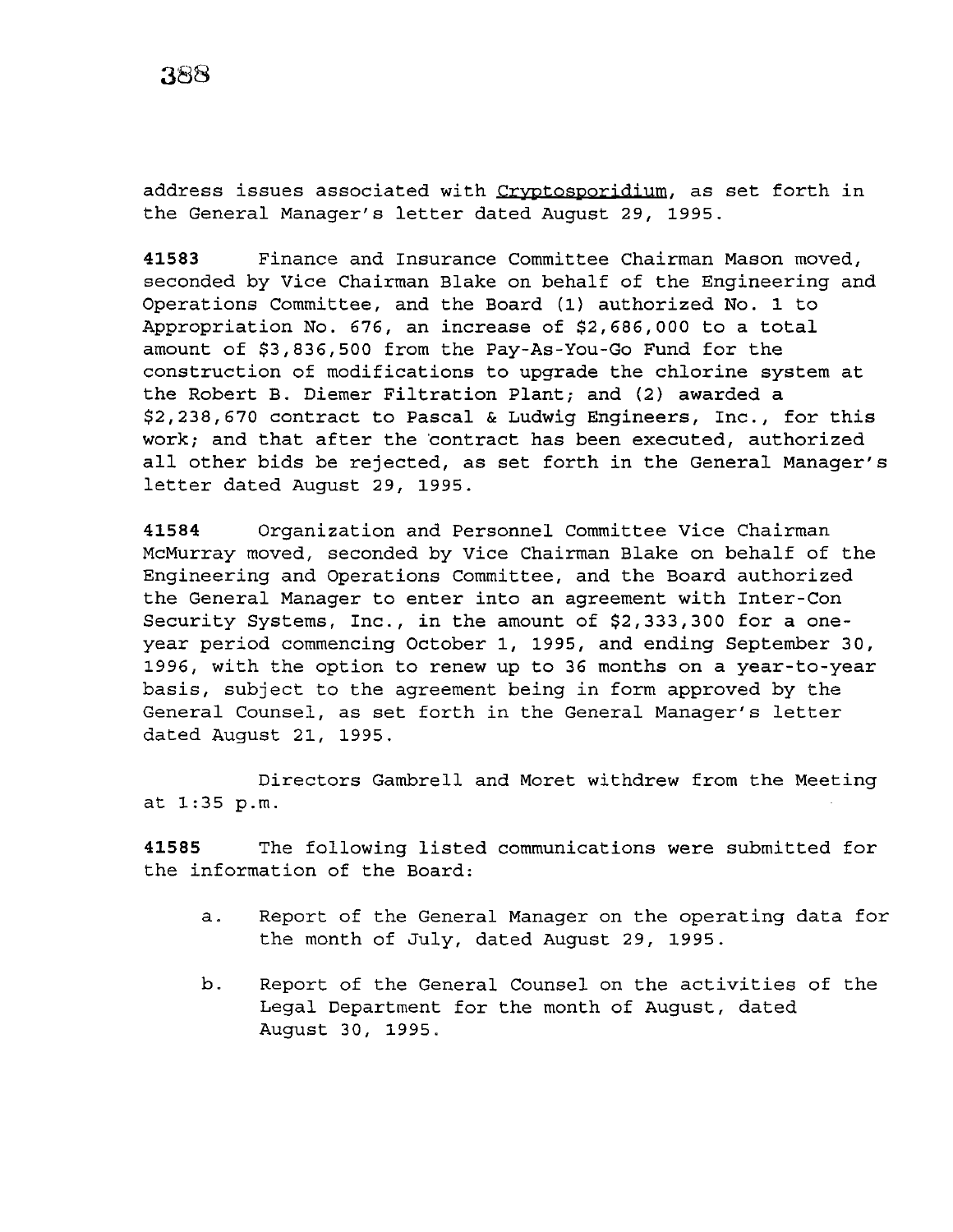- Department for the month of August, dated August 29, 1995.
- d. Letter of the Auditor dated August 9, 1995, transmitting the Single Audit Reports for the Fiscal Year Ended June 30, 1994.
- e. Letter of the General Manager dated August 30, 1995, transmitting Certificate of Achievement for Excellence in Financial Reporting.
- f. Letter of the General Manager dated August 29, 1995, reporting on the Casualty Insurance Program for 1995-96.
- g. Letter of the General Manager dated August 25, 1995, reporting on the Strategic Operations and Maintenance Management System (SOMMS) .
- h. Letter of the General Manager dated August 8, 1995, submitting a status report on the development of the Business Resumption Plan.
- i. Letter of the General Manager dated August 24, 1995, reporting on the Colorado River Watershed Sanitary Survey.
- j. Letter of the General Manager dated August 28, 1995, transmitting the status report on Phase One of the Information Systems Strategic Plan--Quarter Ended June 30, 1995.
- k. Letter of the General Manager dated August 18, 1995, reporting on the general labor contract to supply supplemental labor to assist the Operations Division's construction and maintenance personnel.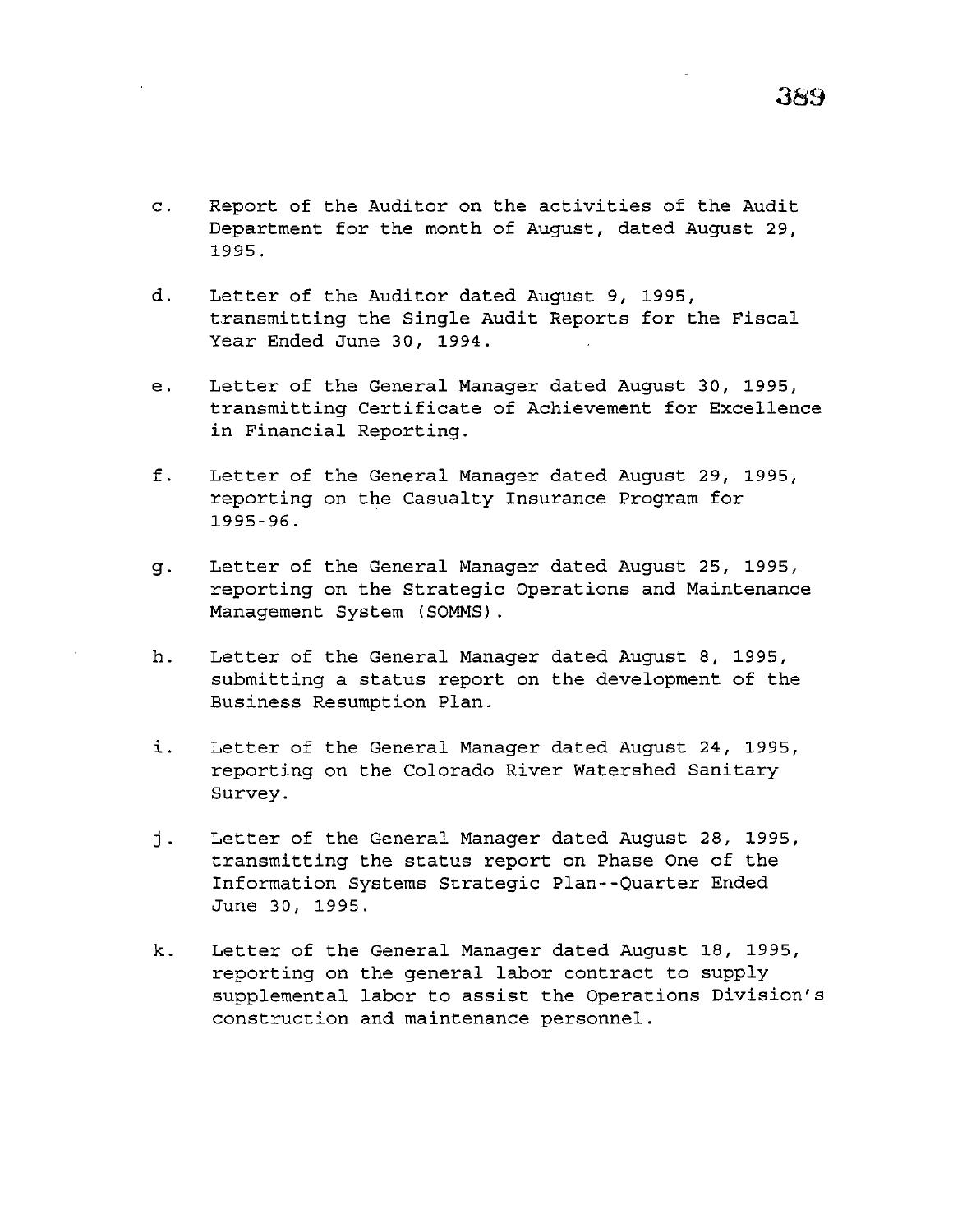1. Letter of the General Manager dated August 29, 1995, transmitting the Semiannual Report on Equal Employment Opportunity.

- m. Letter of the General Manager dated September 7, 1995, submitting a status report on the Sale of Power Marketing Administrations.
- n. Letter of the General Manager dated August 29, 1995, submitting the concluding report on Palo Verde Test Land Fallowing Program.
- o. Letter of the General Manager dated August 29, 1995, reporting on the incentive and pricing alternatives for Local Storage Programs.

**41586** General Manager Wodraska advised of the meeting scheduled in San Diego on September 20 with representatives from Arizona, California, and Nevada to discuss the alternatives for pursuing a regional solution in connection with Colorado River matters.

**41587** Chairman Foley announced the Board Workshop is scheduled for September 26 and 27 at the Doubletree Hotel in San Pedro.

**41588** Vice Chairman Blake announced the meeting of the Bay/Delta Political Advisory Committee on September 19 at 10:00 a.m., and the Workshop on the Integrated Resources Plan on October 16, and urged all Directors to attend.

**41589** Director Morris advised the desalination demonstration unit will be operating on September 26 and urged Directors to take a tour of the facility en route to the workshop.

**390**